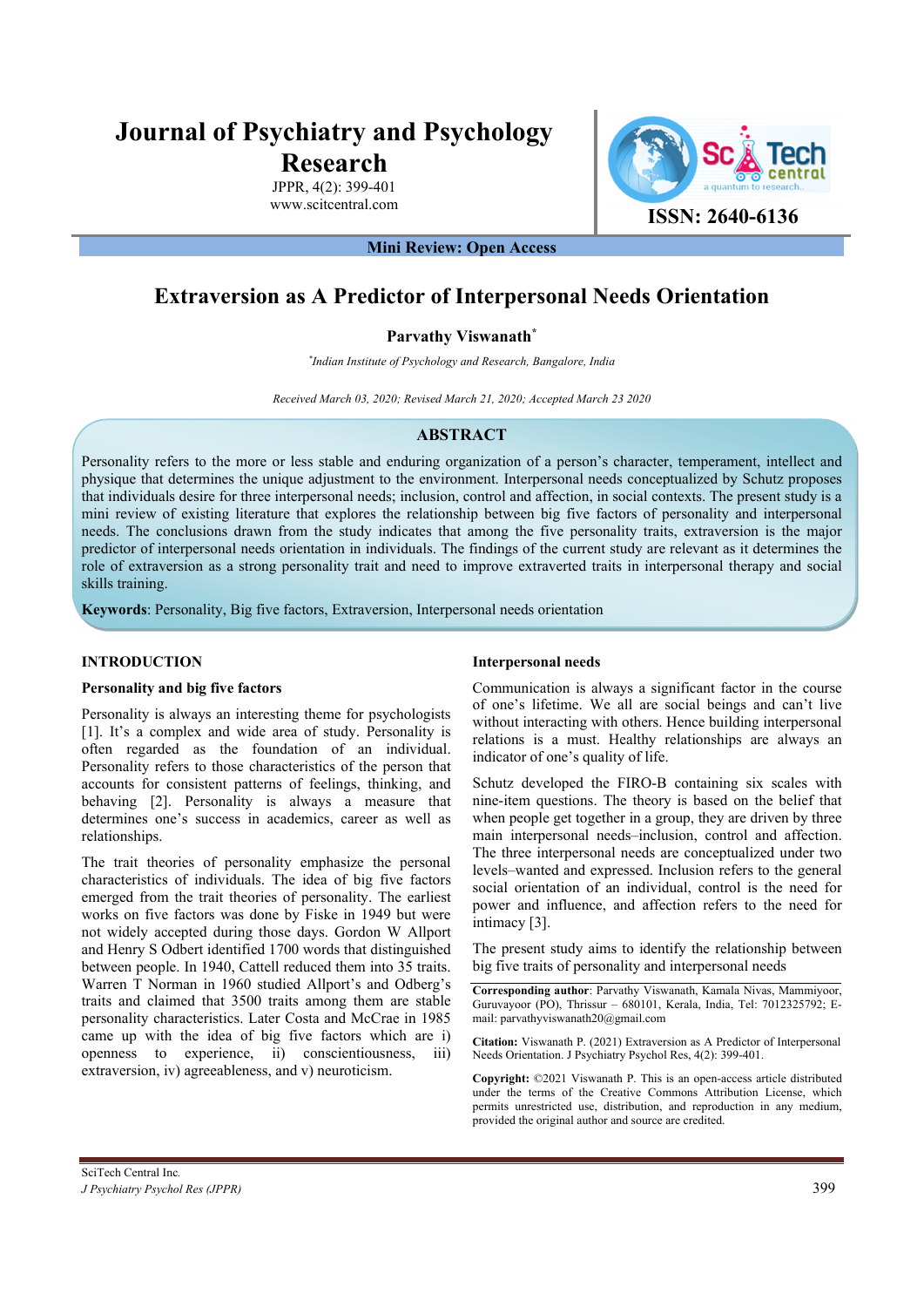#### *J Psychiatry Psychol Res, 4(2): 399-401 Viswanath P*

orientation in individuals through a mini review of existing literature.

#### **Review of studies indicating the relationship between extraversion and interpersonal needs**

There is considerable amount of literature concerned with the relationship between big five traits of personality and interpersonal needs. A study [4] explored the relationship between personality and behavioral intention in student teams and identified that extraversion is significantly correlated with inclusion, affection and control. Agreeableness, conscientiousness, and neuroticism were also found to be influencing interpersonal needs. Compared to wanted needs, expressed needs were identified to be highly influencing extraversion [5]. The researcher validated the finding justifying that individuals with high expressed needs tend to be social and talkative, which indicates high extraversion [5]. Additionally, expressed needs were positively correlated with conscientiousness as well.

Another study [6] explored that extraversion significantly correlates with expressed and wanted inclusion as well as expressed and wanted affection. The study also provided an extensive analysis of the relationship between the primary factors of each big five trait with interpersonal skills. The results specified that expressed inclusion is influenced by all factors of extraversion, especially by gregariousness. Wanted control, though not influenced by extraversion was found to be correlated with vulnerability factor of neuroticism. Further regression analysis showed that high wanted and expressed inclusion, high and expressed control and affection as well as low wanted control leads to high extraversion [6]. Extraversion was identified to be a significant predictor of interpersonal need orientation, except wanted control in another study previously conducted by the same researcher [7].

A study was conducted by the researcher of the current study to determine the relationship between big five personality traits and interpersonal skills in college students. The Ten Item Personality Inventory (TIPI) and the Fundamental Interpersonal Relations Orientation-Behavior (FIRO-B) were used to collect data from 80 participants. The results of the study confirmed that among the big five factors of personality, extraversion is positively correlated with interpersonal skills. The study also mentioned about the findings established [8] which suggested a positive relationship between extraversion and interpersonal needs. Additionally, openness to experience, extraversion, agreeableness and interpersonal skills were found to be higher among females when compared to their male counterparts. This finding, however, is debatable as it was identified in a study conducted that males possess higher interpersonal skills than females [9].

#### **CONCLUSION**

In summary, the findings of this study determine that among the big five factors of personality, extraversion is the most significant predictor of interpersonal needs orientation in individuals. Extraverted personalities are those who are very good at interacting with others. They are social, outgoing, energetic, enthusiastic and assertive. Hence, they can easily build interpersonal relations. Introverts, on the other hand, are those who are reserved, shy and withdrawn. They always prefer to be silent and often fail in forming relationships. Their withdrawal nature makes them less approachable. But that doesn't make introversion a negative indicator in developing relationships. Even introverts can make relationships, even though it takes time. They are more interested in long term relations and may outweigh quality than quantity. Unlike introverts, extraverts are more interested in increasing their social circle with new relations. They are not much self-centered like introverts and hence find it easy to gain others' attention and thereby can build interpersonal relations much easily.

However, the present study has certain limitations. This study is unable to encompass the entire literature related to the relationship between personality and interpersonal relations, and thus the conclusions drawn cannot be considered as final. Due to practical constraints of the methodology used, the results obtained cannot be generalized comprehensively. Considerably more work will need to be done to identify the impact of extraversion as well as other predictors on interpersonal needs orientation.

Notwithstanding these limitations, the present study specifies that extraversion has a pivotal role in determining the interpersonal needs orientation of individuals and the influence could be extensively studied in future studies. The results obtained from this study signify the need for emphasizing extraverted traits in interpersonal therapy and other forms of social skills training. The study also provides new insights into the importance of personality assessment in personnel selection and other stages of recruitment process in educational and organizational settings.

#### **REFERENCES**

- 1. Eysenck HJ (1971) The Structure of Human Personality. New York: Methuen.
- 2. Pervin, LA, Cervone D, John OP (2005) Personality: Theory and Research. Hoboken NJ: John Wiley & Sons.
- 3. Siegel PH, Karim K, Lessard JP (2012) A FIRO-B Analysis of Social Skill Preferences among Auditors. Int J Appl Decision Sci 5.
- 4. Forrester W, Tashchian A, Shore TH (2016) Relationship between personality and behavioral intention in student teams. Am J Bus Educ 9: 113- 118.